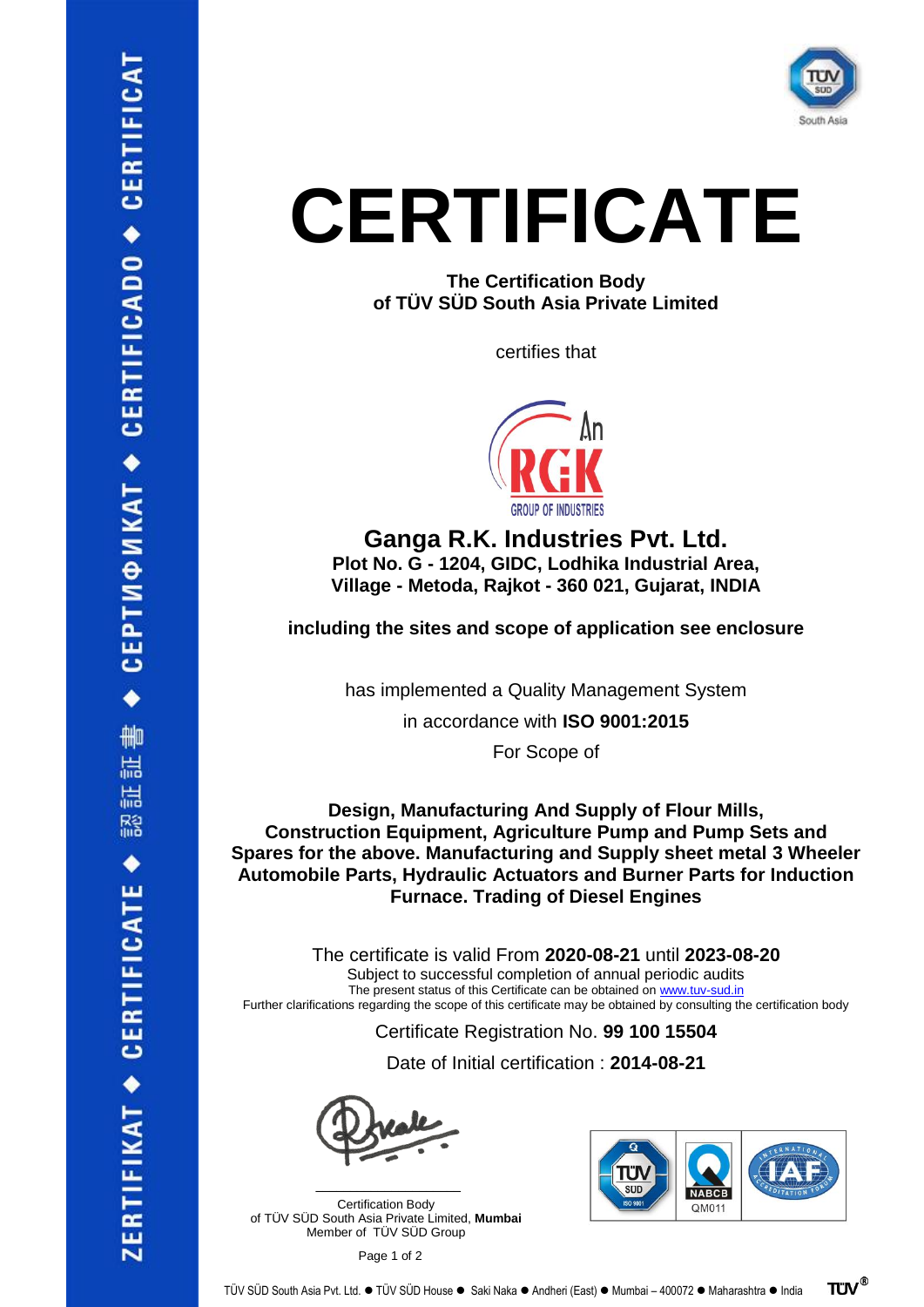

## **Enclosure of Certificate No.: 99 100 15504**

| <b>Sites</b>                                                                                                                                     | <b>Scope of application</b>                                                                                                                                                                                                                                                                                |
|--------------------------------------------------------------------------------------------------------------------------------------------------|------------------------------------------------------------------------------------------------------------------------------------------------------------------------------------------------------------------------------------------------------------------------------------------------------------|
| Ganga R.K. Industries Pvt. Ltd.<br>Plot No. G - 1204, GIDC,<br>Lodhika Industrial Area, Village - Metoda<br>Rajkot - 360 021, Gujarat, INDIA     | Design, Manufacturing And Supply of Flour<br>Mills, Construction Equipment, Agriculture<br>Pump and Pump Sets and Spares for the<br>above. Manufacturing and Supply sheet<br>metal 3 Wheeler Automobile Parts, Hydraulic<br>Actuators and Burner Parts for Induction<br>Furnace. Trading of Diesel Engines |
| Ganga R.K. Industries Pvt. Ltd.<br>Plot No. G-832, G-833, GIDC, Lodhika<br>Industrial Area, Village - Metoda<br>Rajkot - 360 021, Gujarat, INDIA | Manufacturing and Supply of SG & CI<br><b>Castings Components</b>                                                                                                                                                                                                                                          |

Certification Body of TÜV SÜD South Asia Private Limited, **Mumbai** Member of TÜV SÜD Group

\_\_\_\_\_\_\_\_\_\_\_\_\_\_\_\_\_\_\_\_\_\_\_\_\_

Page 2 of 2

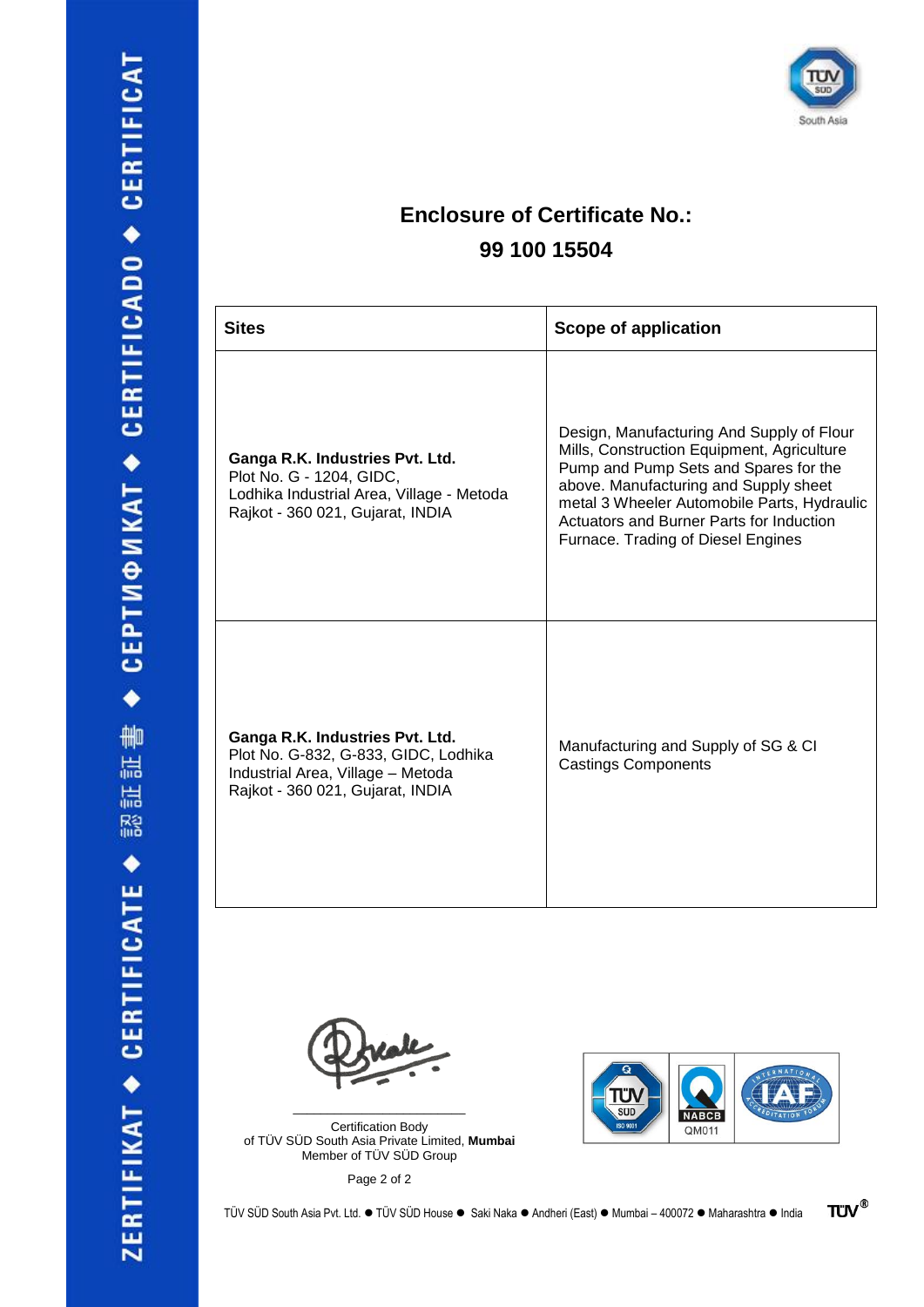

## **CERTIFICATE**

**The Certification Body of TÜV SÜD South Asia Private Limited**

certifies that



**Ganga R.K. Industries Pvt. Ltd. Plot No. G - 1204, GIDC, Lodhika Industrial Area, Village – Metoda, Rajkot - 360 021, Gujarat, INDIA**

has implemented a Quality Management System

in accordance with **ISO 9001:2015**

For Scope of

**Design, Manufacturing And Supply of Flour Mills, Construction Equipment, Agriculture Pump and Pump Sets and Spares for the above. Manufacturing and Supply sheet metal 3 Wheeler Automobile Parts, Hydraulic Actuators and Burner Parts for Induction Furnace. Trading of Diesel Engines**

The certificate is valid in conjunction

with the main certificate From **2020-08-21** until **2023-08-20**

Subject to successful completion of annual periodic audits The present status of this Certificate can be obtained on [www.tuv-sud.in](http://www.tuv-sud.in/) Further clarifications regarding the scope of this certificate may be obtained by consulting the certification body

Certificate Registration No. **99 100 15504/01**

Date of Initial certification : **2017-08-21**

 $\mathcal{L}$  , and the set of the set of the set of the set of the set of the set of the set of the set of the set of the set of the set of the set of the set of the set of the set of the set of the set of the set of the set Certification Body of TÜV SÜD South Asia Private Limited, **Mumbai** Member of TÜV SÜD Group



**TUV®**